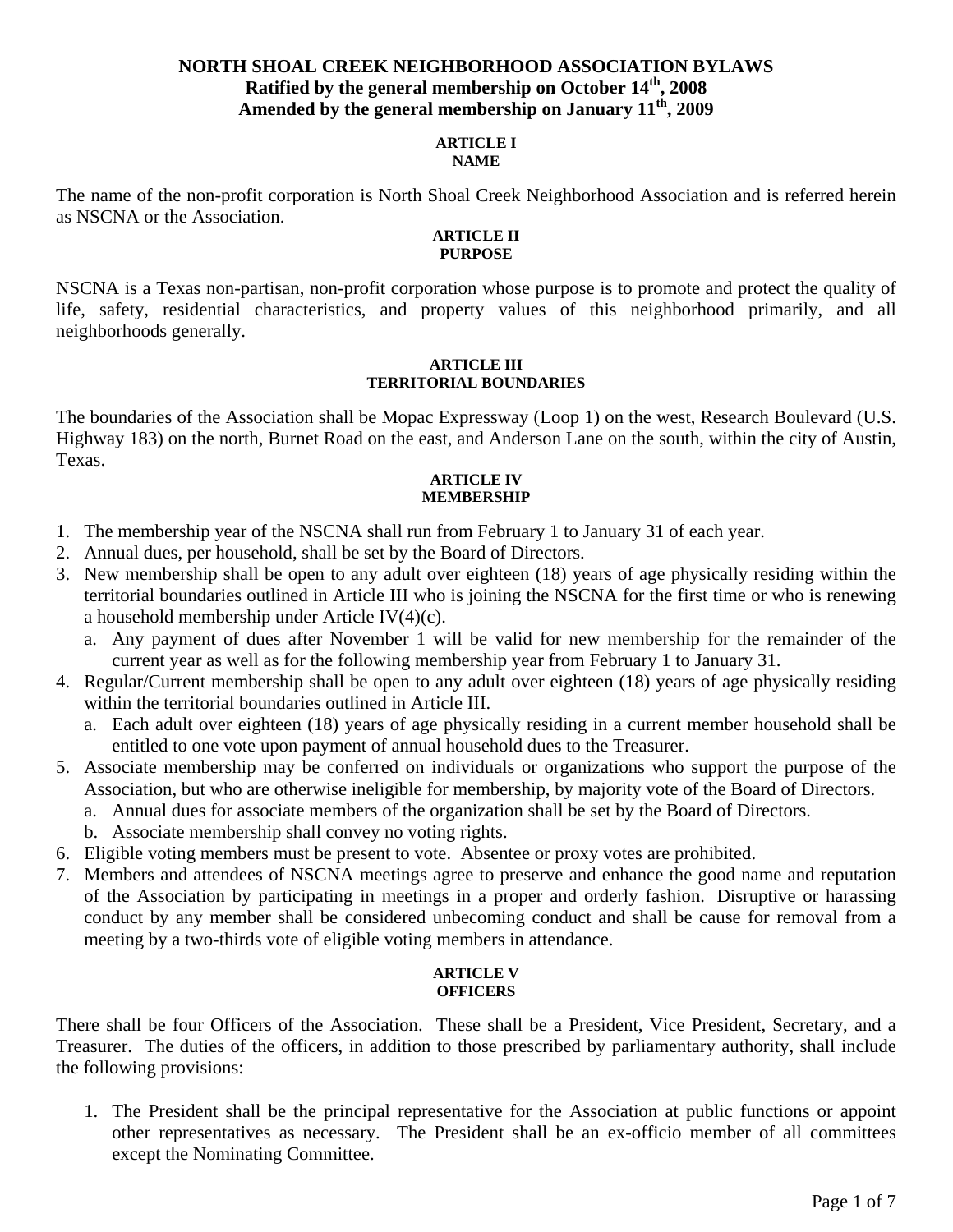- 2. The Vice President shall coordinate the functions of the various standing and special issues committees and preside in the absence of the President. The Vice President will also maintain a current, accurate list of the committees of the Association.
- 3. The Secretary shall take and record, using whatever means preferable, accurate minutes of the proceedings of all meetings of the Association; conduct the correspondence of the Association, including notice of the meetings of the board and general membership; and maintain the organizational records of the Association.
- 4. The Treasurer shall collect, disburse, and safely keep all Association monies; shall maintain a membership roster of voting households and number of eligible voting members per household; shall file any required state or federal tax related forms; and make periodic reports to the Board of Directors and the general membership.

# **ARTICLE VI BOARD OF DIRECTORS**

The management of the Association is vested in the Board of Directors. The Board of Directors shall be the principal representative, governing, and policy-recommending body of NSCNA. Actions of the Board of Directors shall be governed by the will of the membership as expressed at general and special membership meetings unless such action is prohibited by State or Federal Law, the NSCNA Articles of Incorporation or Bylaws.

- 1. The Board of Directors shall consist of eleven (11) members including four (4) Officers and seven (7) Directors. The number of Directors may be increased or decreased from time to time by an amendment to these Bylaws, but no decrease shall have the effect of shortening the term of any incumbent Director. The number of members of the Board of Directors shall not be decreased to fewer than four (4) members.
- 2. The Board of Directors shall meet at such time as called by the President or by any four (4) of its members. There shall be at least five (5) days notice of any meeting.
- 3. A majority of the number of Directors then in office shall constitute a quorum for the transaction of business at any meeting of the Board of Directors.
- 4. The Board of Directors shall be empowered to conduct the business of the Association between membership meetings. It shall make recommendations for action and policy to the general membership. In case of necessity, it shall be empowered to determine policy positions by a two-thirds vote as defined by Robert's Rules of Order, but such policy shall be in the name of the NSCNA Board of Directors.
- 5. In performance of his or her duties, an Officer or Director may in good faith rely on information, reports, or statements, including financial statements, that were prepared or presented by legal counsel, public accountants, or other persons the Officer or Director reasonably believes are within that person's professional competence or expertise.
- 6. Officers and Directors are vested with the responsibility for preserving and enhancing the good name and reputation of the Association and for achieving the purpose stated in Article II of the bylaws.
- 7. Expenditures
	- a. Expenditures of twenty-five dollars (\$25.00) or more shall be approved by the Board of Directors.
	- b. Expenditures less than twenty-five dollars (\$25.00) shall be approved by the Treasurer.
	- c. The following regular business expenses are exempt from Board of Director approval and shall be approved by the Treasurer: budgeted special event costs, newsletter related costs, membership meetings' costs, and copy costs.
	- d. Any check written for a non-budgeted expenditure over two hundred and fifty dollars (\$250.00) shall require the signatures of both the President and the Treasurer.

# **ARTICLE VII MEETINGS**

1. General membership meetings shall be convened as determined by the Board of Directors and shall include a mandatory meeting in January.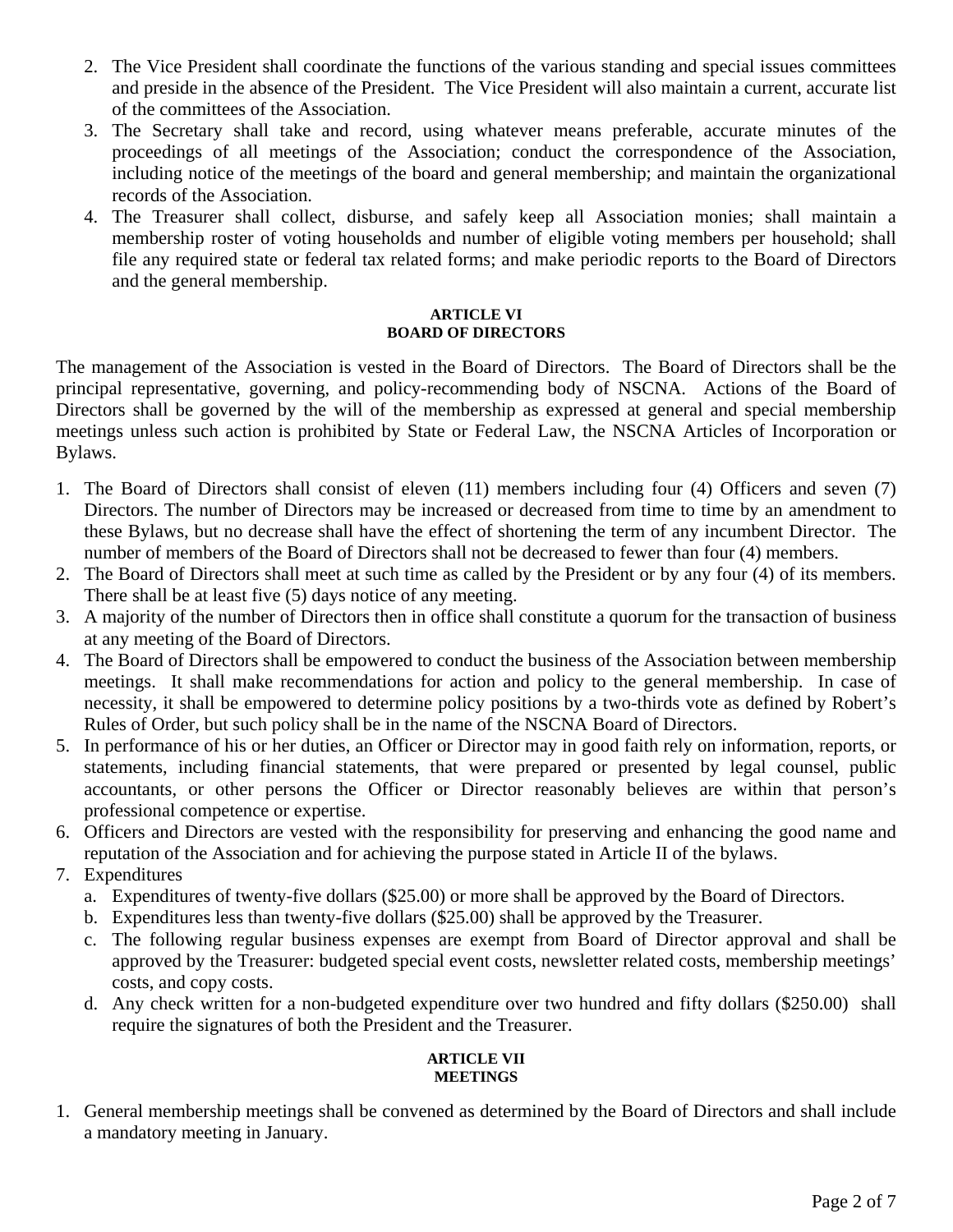- 2. The January General Meeting shall include the election of officers and members of the Board of Directors for the following year. Standing committees shall also provide their annual reports to the general membership at the January meeting. Other business may be conducted as needed.
- 3. A Special Meeting of the general membership may be called by the President or the Board of Directors.
- 4. A Special Meeting of the general membership shall be called upon receipt by a member of the Board of Directors of a petition requesting and stating the reason for such meeting. The petition must bear the signatures of no fewer than twenty-five (25) members or 10% of the eligible voting members of the Association as determined by the Treasurer, whichever is greater. Only business specified in the call may be transacted. The Special Meeting shall be held within thirty (30) days of receipt of the petition unless a scheduled regular General Meeting shall intervene, in which case the business of the Special Meeting shall be considered at the General Meeting.
- 5. A quorum shall consist of fifteen (15) voting members at either a General Meeting or a Special Meeting.
- 6. Notice of General Meetings:
	- a. A complete list of the general membership meetings for the year shall be printed in the first NSCNA newsletter of that year stating the place, date, and hour of each meeting.
	- b. Not less than ten (10) days prior to each meeting, printed yard signs stating the place, date and hour of the general membership meeting shall be placed in the neighborhood and at the location of the meeting.
	- c. A notice shall be placed on the official NSCNA website.
- 7. Notice of Special Meetings:
	- a. A written or printed notice stating the place, date, hour, and purpose or purposes of a Special Meeting shall be delivered to each current voting member household not less than ten (10) days nor more than sixty (60) days before the date of the Special Meeting.
	- b. The written or printed notice for Special Meetings shall be delivered by a posting on the official NSCNA website and by mail or flyer to member households not less than ten (10) days nor more than sixty (60) days before the date of the Special Meeting.
	- c. Notice of a Special Meeting and its purpose or purposes shall also be printed in the NSCNA newsletter if the newsletter is distributed not less than ten (10) days nor more than sixty (60) days before the Special Meeting.

## **ARTICLE VIII COMMITTEES**

There shall be three (3) classes of committees within the Association: standing committees, special issues committees, and special committees.

- 1. The President shall appoint and retain the right to remove committee chairpersons, except where otherwise provided in these Bylaws. Members of the standing committees shall be selected by the Board of Directors from the general membership. The following are standing committees; however additional standing committees may be formed upon recommendation of the Board of Directors and approval by the general membership.
	- a. A Membership Committee shall organize and implement membership drives for the Association.
	- b. A Media Committee shall prepare, reproduce, and distribute an official Association newsletter at the direction of the President as well as maintain the official website of the Association. The committee may develop and maintain a distribution system for the newsletter or other necessary neighborhood information, based on low-cost volunteer labor or standard mail service. The President shall have final approval of the Newsletter. The Chairperson of this committee must be a member of the Board of Directors and liaison between the Association and the media.
	- c. A Bylaws Committee shall make recommendations, as necessary, to the general membership for changes to the bylaws.
	- d. A Beautification Committee shall organize projects that improve the appearance of the neighborhood.
	- e. A Development Committee shall gather information on proposed and pending new developments around or near our neighborhood that will potentially impact quality of life and report to the Board of Directors on its findings.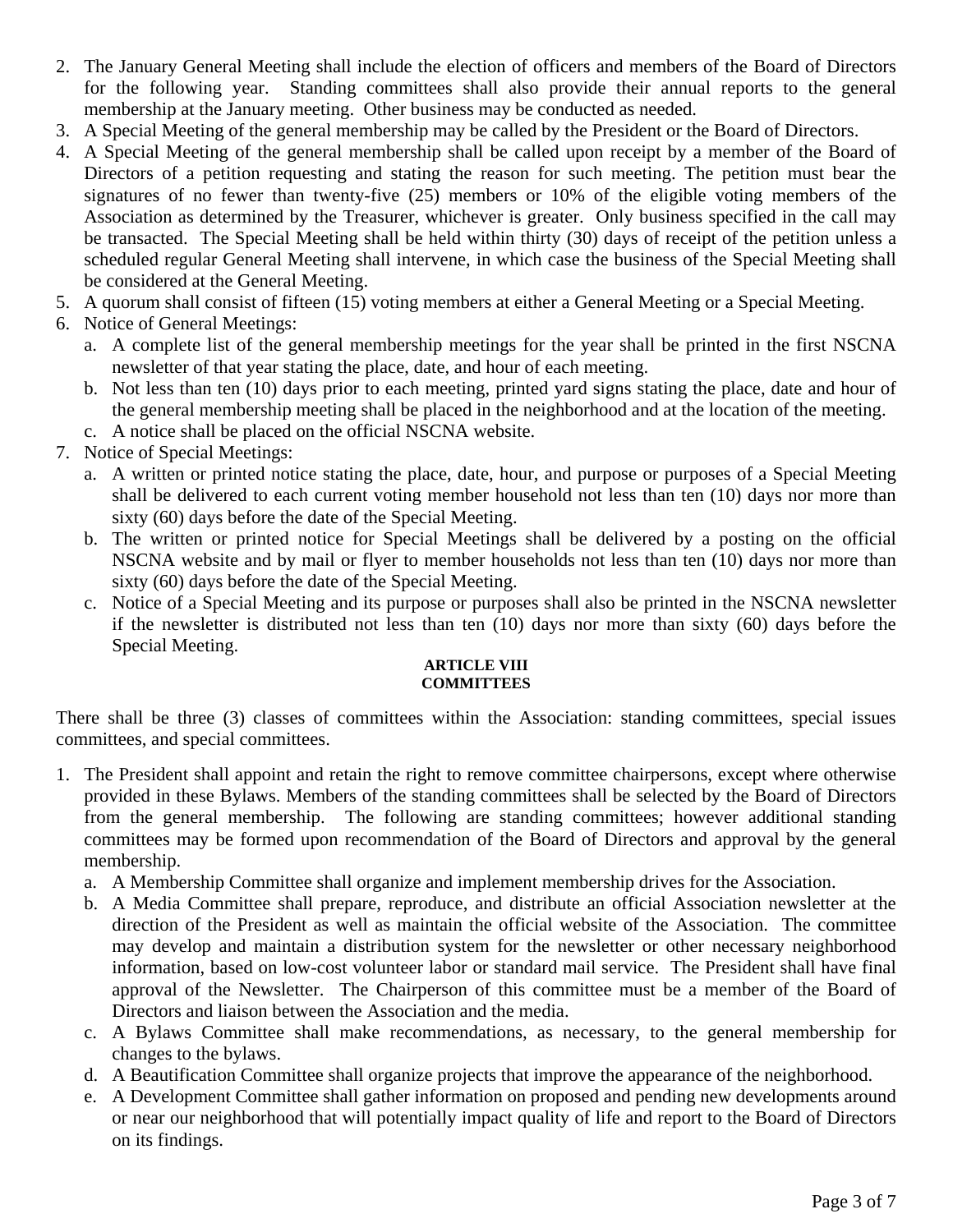- f. A Safety Committee shall interact with the Austin Police Department, promote crime prevention techniques, organize block captains, and report to the Board of Directors on incidents that occur within the neighborhood.
- g. A Social Committee shall organize approved events to encourage interaction with neighbors.
- h. A Traffic Committee shall identify traffic problems associated with vehicles, bicycles, and pedestrians and work closely with the City of Austin to lobby for solutions.
- 2. Special issues committees may be formed by the Board of Directors to address issues of concern to Association members and area residents. Chairpersons of the committees shall be appointed by the President. Such committees shall be dissolved upon completion of their respective tasks, or after one year, whichever comes first. They may be reinstated by majority vote of the Board of Directors, which shall periodically review the need for each such committee.
- 3. Special committees:
	- a. Special Committees may be formed as necessary by the Board of Directors or by motion from the floor at a general membership meeting.
	- b. A special five (5) member Nominating Committee shall be created by October 1 of each year. The five (5) members shall be elected by eligible voting members of the Association at a General Meeting. Notice of this election shall be given no later than the previous regular meeting.
	- c. A special Election Committee shall be created by the Board of Directors sixty (60) days prior to the annual January meeting. The Election Committee shall consist of four (4) members in good standing: a Chairperson who presides over the election and three (3) committee members who disburse, collect, and count the ballots. All four (4) members shall maintain their eligibility to vote in the election.

# **ARTICLE IX NOMINATIONS AND ELECTIONS**

Elections for the four (4) Officers and seven (7) Directors of the Board of Directors shall be held at the annual January meeting of the general membership.

- 1. Nominating Committee
	- a. Once created, it shall be the duty of the Nominating Committee to recommend at least one candidate for each of the four (4) Officer positions and seven (7) Director positions.
	- b. The Nominating Committee shall attempt to balance membership of the Board of Directors with respect to demographics, areas of expertise, occupations, and geographic residence. Ideal candidates will have demonstrated an ongoing interest in the goals of the Association and its policies and shall be a current member.
- 2. Election Procedure
	- a. Election to an office shall be by ballot if there is more than one candidate for the office.
	- b. Upon entering the meeting, members' voting eligibility shall be verified by the Election Committee. Members with verified voting rights shall be given an official voting card.
	- c. Immediately preceding the election, the Chairperson of the Nominating Committee will report the committee's recommendation for each of the eleven (11) offices. Nominations shall be taken from the floor immediately preceding the election for each position. All nominees shall have first agreed to serve if elected. Nominees for President shall have been a member of the Association for at least the previous twelve (12) months prior to election.
	- d. Each candidate shall have an opportunity to speak to the membership about his/her qualifications and answer questions from the membership. The amount of time for each candidate to speak shall be equal and shall be determined by the Election Committee.
	- e. The Election Committee shall post all nominees for each position, including floor nominations, at the front of the assembly. The Election Committee shall disburse blank ballots for each position for which there is more than one candidate.
	- f. There shall be an individual vote on each of the four (4) Officer positions and each of the seven (7) Director positions.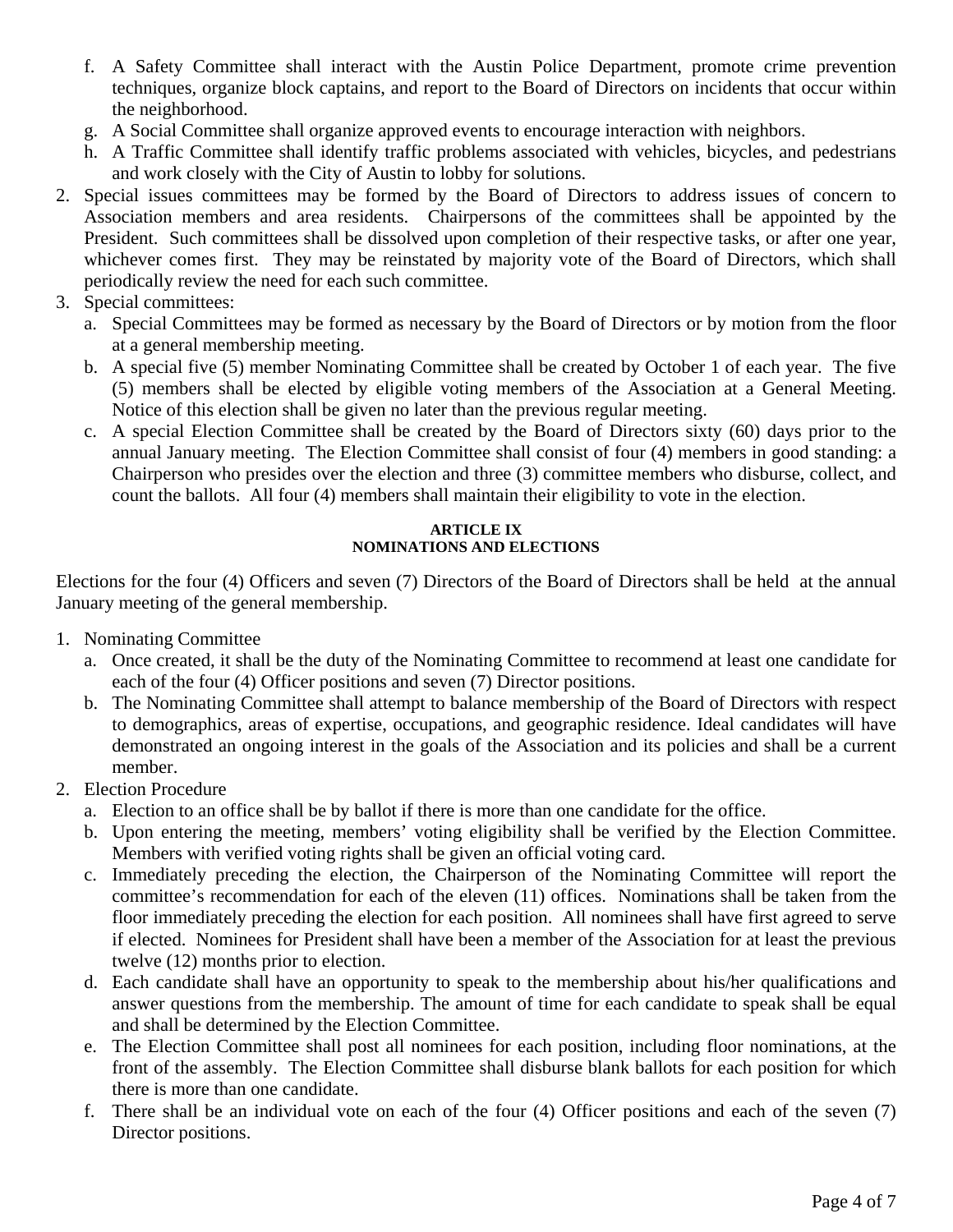- g. Each member must show his/her voting card upon placing his/her ballot in a closed ballot box(es) provided by the Election Committee.
- h. Each candidate must receive a majority vote of the number of votes cast to be elected. If no candidate receives a majority vote, a runoff election shall be held between the two candidates receiving the greatest number of votes in the prior count. The candidate receiving the most votes in the runoff shall be declared the winner.
- 3. Terms
	- a. The Officers and Directors shall take office at the close of the meeting at which they are elected. The term shall extend for one year until the next general election meeting or until the position is declared vacant.
	- b. Members are limited to serving for four (4) consecutive years as either an Officer or Director or any combination thereof.

#### **ARTICLE X VACANCY AND REMOVAL**

# 1. Vacancy:

- a. A vacancy in an Officer or Director position shall be created when:
	- i. The member no longer physically resides in the territorial boundaries outlined in Article III.
	- ii. The member has three (3) unexcused absences from board meetings in a term.
	- iii. The member has been removed from his/her position for unbecoming conduct or failure to perform the assigned duties of office.
	- iv. The member resigns the position.
- b. If a vacancy should occur in the office of President, the Vice President shall serve for the remainder of the unexpired term.
- c. If a vacancy occurs in any office or position other than the President, the Board of Directors shall appoint a person to complete the unexpired term. Any such appointment shall be ratified at the next general membership meeting.
- 2. Mandatory Removal: An Officer or Director shall be removed from his/her position if his/her primary residence changes during the calendar year to a residence outside the territorial boundaries of the Association. The Officer or Director shall be removed from office immediately and the position shall be declared vacant. Upon removal from office, the membership status of the removed Officer or Director will be changed to Associate member.
- 3. Conditional Removal:
	- a. If an Officer or Director fails to perform the assigned duties of his/her position or exhibits unbecoming conduct, he/she may be removed from the position by a two-thirds vote of eligible voting members in attendance at a General Meeting or Special Meeting.
	- b. An Officer or Director may also be removed for unbecoming conduct, as determined by a two-thirds vote of the Board of Directors in attendance at a board meeting designated for that purpose.
	- c. Any Officer or Director with three (3) unexcused absences from board meetings in a term shall be removed from his/her position by a two-thirds vote of the Board of Directors.

## **ARTICLE XI POLITICAL ACTIVITIES**

Neither the Association nor any member purporting to speak for the Association shall endorse any candidate for public office or any political party. Membership rosters of the Association shall not be used for political, commercial, or other activity not directly related to the Association.

## **ARTICLE XII POLICY DETERMINATION**

Policy positions for the Association shall be determined by a simple majority vote of the members present and voting at a meeting of the general membership or, in the case of necessity, between membership meetings, by a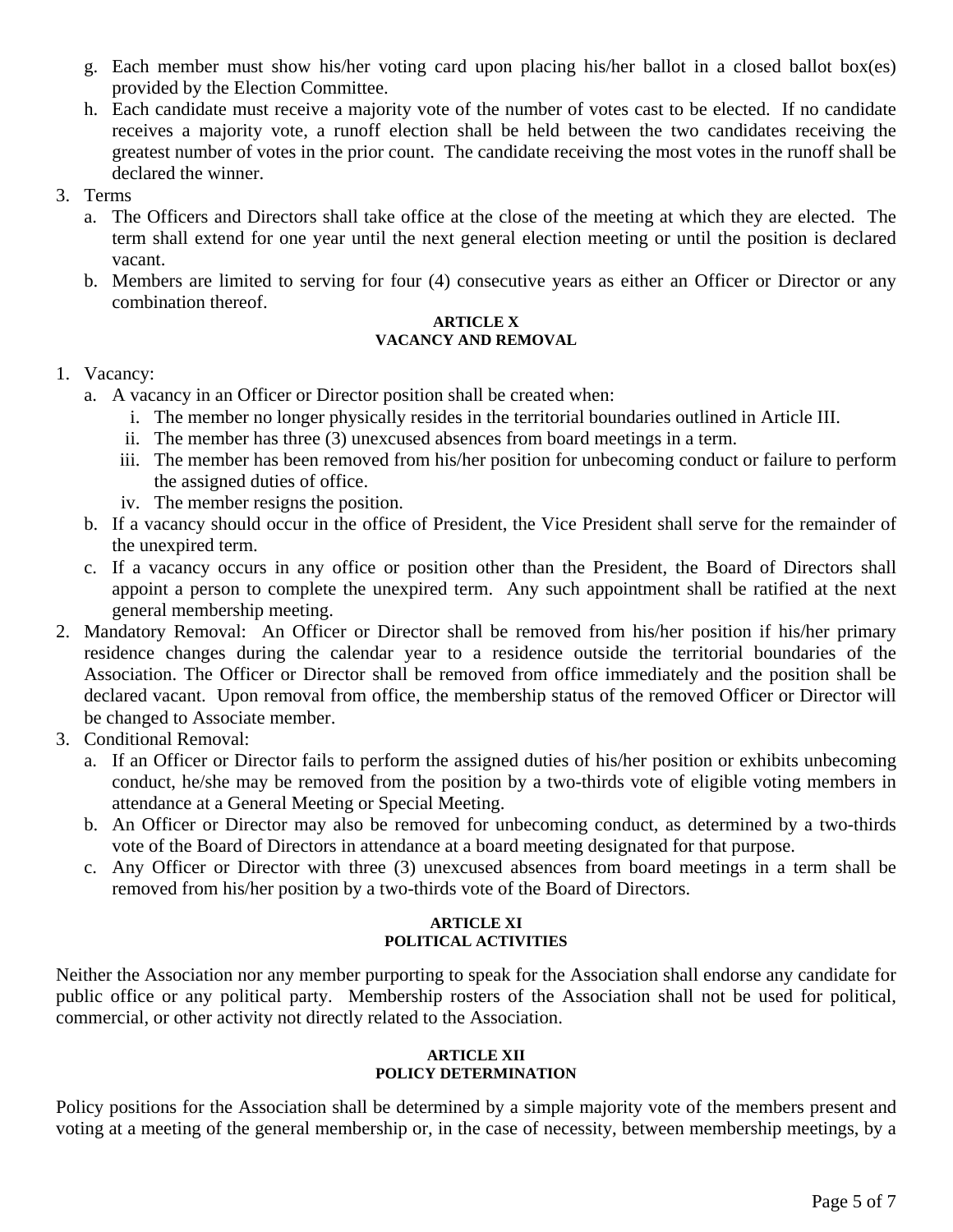two-thirds vote of the Board of Directors. Misrepresentation of Association policy by a Board of Directors member shall be considered unbecoming conduct.

#### **ARTICLE XIII NON-PROFIT OPERATION**

This Association is a nonprofit corporation organized, governed, and controlled by the Texas Non-Profit Corporation Act, Article 1396, Texas Civil Statutes and its amendments. The Association's net earnings shall be devoted only to charitable, educational or recreational purposes within the stated purposes of the Association. No part of the Association's net earnings may benefit any private shareholder or individual.

### **ARTICLE XIV CONFLICT OF INTEREST**

A conflict of interest exists when an NSCNA officeholder, representative, or committee member may realize any direct financial or material benefits from business before the NSCNA. In such cases, the individual must recuse himself/herself as a voting member from any such business before the NSCNA. This conflict of interest may be disclosed by the individual or any other individual aware of the situation.

### **ARTICLE XV PARLIAMENTARY AUTHORITY**

Procedural rules contained in the current edition of Robert's Rules of Order Newly Revised shall govern the Association in all cases to which they are applicable and in which they are not inconsistent with the Texas Non-Profit Corporations Act, Article 1396, Tx. Civil Statutes; Association Bylaws; and any special rules of order the Association may adopt.

### **ARTICLE XVI AMENDMENT**

These Bylaws may be amended by a two-thirds vote of eligible members present at any meeting of the general membership provided that notice has been given in writing to all members at least ten (10) days in advance or by announcement at the preceding general membership meeting.

## **ARTICLE XVII INDEMNIFICATION**

The amount of the indemnification for each person who acts as an Officer or Director of the Association shall be as follows: **no indemnification shall be paid.** 

## **ARTICLE XVIII DISSOLUTION**

Upon the dissolution of the NSCNA, no class of member shall have any right nor shall receive any assets of the Association. The assets of the Association shall be permanently dedicated to a tax-exempt purpose. In the event of dissolution, the Association's assets, after payment of debts, shall be distributed to an organization selected by the Board of Directors and ratified by the members. The organization selected must be tax exempt under the provisions of Section  $501(c)(3)$  of the Internal Revenue Code.